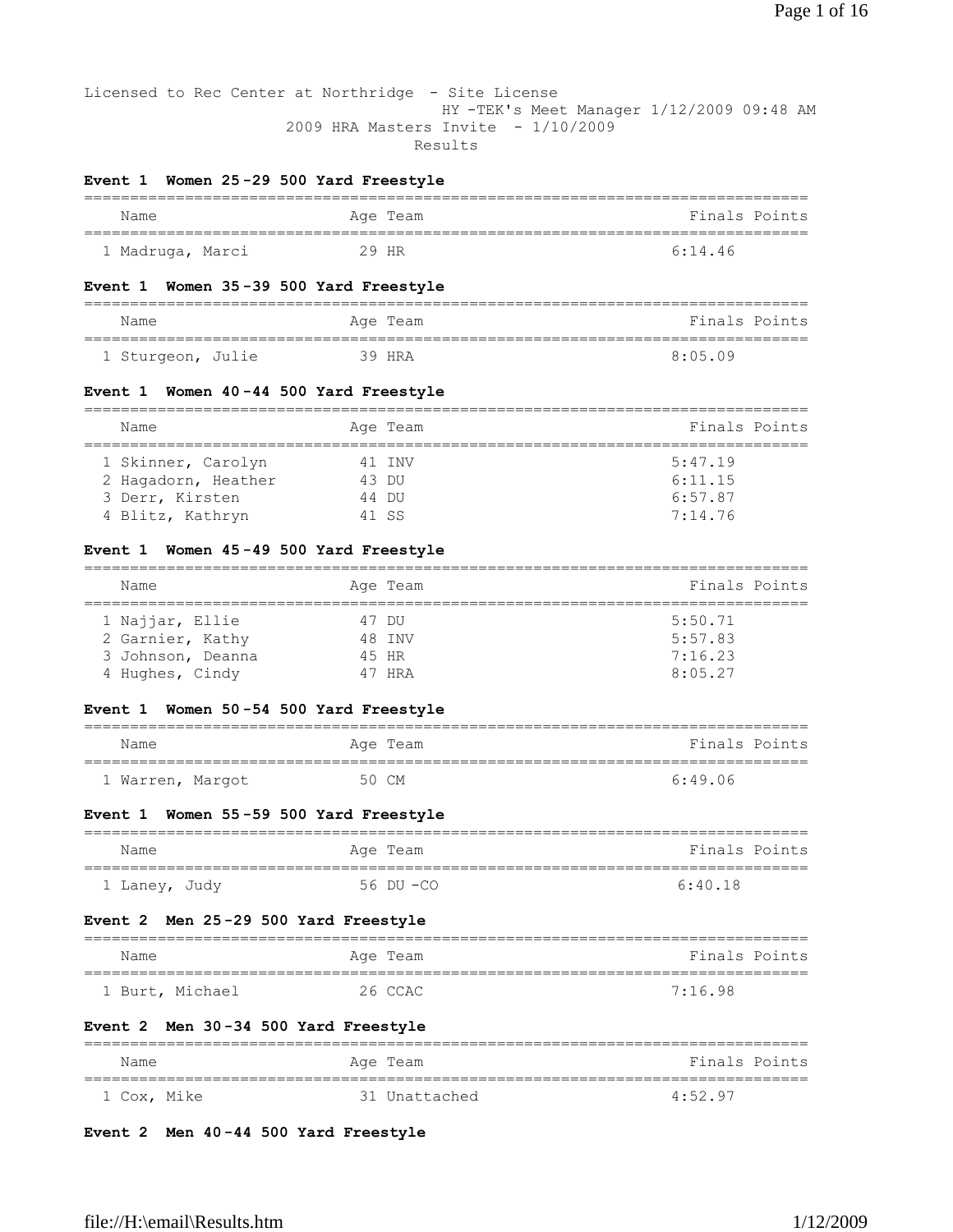| Name                                                                                                | Age Team                                       | Finals Points                                  |
|-----------------------------------------------------------------------------------------------------|------------------------------------------------|------------------------------------------------|
| 1 Graham, Stephan                                                                                   | 40 SOUID                                       | 7:21.98                                        |
| Event 2 Men 45-49 500 Yard Freestyle                                                                |                                                |                                                |
| =============<br>Name                                                                               | -============================<br>Age Team      | Finals Points                                  |
| 1 Johnston, Mark                                                                                    | 48 SDOGS                                       | 5:43.18                                        |
| Men 50-54 500 Yard Freestyle<br>Event 2                                                             |                                                |                                                |
| Name                                                                                                | Age Team                                       | Finals Points                                  |
| 1 Nolte, Christopher<br>2 Louie, Jamie                                                              | 51 CM<br>51 CSST-CO                            | ===============<br>5:41.00<br>7:08.30          |
| Men 55-59 500 Yard Freestyle<br>Event 2                                                             |                                                |                                                |
| Name                                                                                                | Age Team                                       | Finals Points                                  |
| =====================================<br>1 Orendorff, Michael                                       | 57 PP                                          | ===================================<br>6:59.96 |
| Event 2 Men 60-64 500 Yard Freestyle                                                                |                                                |                                                |
| Name                                                                                                | Age Team                                       | Finals Points                                  |
| 1 Burson, Bill<br>2 Townsend, Cecil<br>3 Abrahams, Rich<br>Women 40-44 50 Yard Butterfly<br>Event 3 | 63 SDOGS<br>61 PP<br>63 Unattached             | 6:37.42<br>6:51.65<br>7:23.08                  |
| Name                                                                                                | Age Team                                       | Finals Points                                  |
| 1 Riner, Betsy<br>2 Broncucia, Stacy<br>3 Blitz, Kathryn<br>Event 3 Women 45-49 50 Yard Butterfly   | 41 INV<br>40 THOR<br>41 SS                     | 31.87<br>37.92<br>41.08                        |
| Name                                                                                                | Age Team                                       | Finals Points                                  |
| 1 Clendenen, Karen                                                                                  | 46 CCAC                                        | ================================<br>58.11      |
| Women 50-54 50 Yard Butterfly<br>Event 3                                                            |                                                |                                                |
| ====================================<br>Name                                                        | ==================================<br>Age Team | Finals Points                                  |
| 1 Warren, Margot<br>2 Pyle, Rebecca<br>3 Conrad, Sara                                               | 50 CM<br>52 SS<br>50 BAM                       | 34.56<br>35.67<br>39.75                        |
| Event 4 Men 18-24 50 Yard Butterfly                                                                 |                                                |                                                |
| Name                                                                                                | Aqe Team                                       | Finals Points                                  |
| 1 Ganiyev, Doston<br>2 Smith, David                                                                 | 21 SQUID<br>21 SQUID                           | 28.91<br>29.25                                 |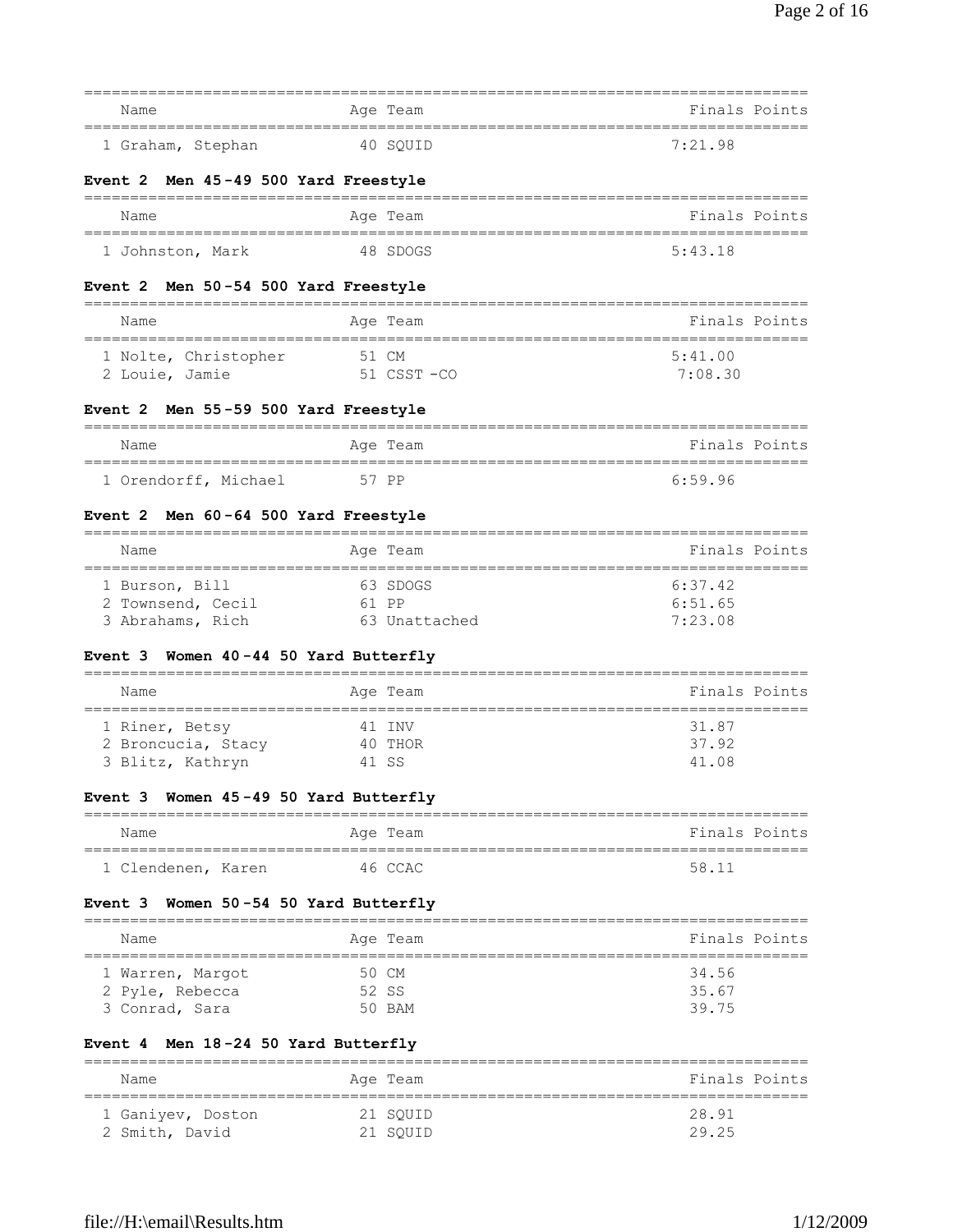# **Event 4 Men 25 -29 50 Yard Butterfly**

| Name            | Age Team | Finals Points |
|-----------------|----------|---------------|
| 1 Runyan, Scott | 29 HR    | 26.39         |

# **Event 4 Men 35 -39 50 Yard Butterfly**

| Name            | Age Team      | Finals Points |  |  |
|-----------------|---------------|---------------|--|--|
| 1 Edwards, Dan  | 35 Unattached | 26.34         |  |  |
| 2 Cruz, Eduardo | 39 THOR       | 30.42         |  |  |
| 3 Hayden, John  | 36 SOUID      | 35.40         |  |  |

# **Event 4 Men 45 -49 50 Yard Butterfly**

| Name                | Age Team | Finals Points |  |
|---------------------|----------|---------------|--|
| 1 LeVasseur, Andrew | 45 SOUID | 26.35         |  |
| 2 Cox, Randy        | 46 RS    | 26.49         |  |
| 3 Powell, Scott     | 47 TNV   | 26.96         |  |

# **Event 4 Men 50 -54 50 Yard Butterfly**

| Name           | Age Team          | Finals Points |
|----------------|-------------------|---------------|
| 1 Lehrer, Mark | 51 Unattached -CO | 27.16         |

#### **Event 4 Men 55 -59 50 Yard Butterfly**

| Name                  | Age Team | Finals Points |
|-----------------------|----------|---------------|
| -- Orendorff, Michael | 57 PP    | DO            |

# **Event 4 Men 60 -64 50 Yard Butterfly**

| Name                               | Age Team                           | Finals Points  |
|------------------------------------|------------------------------------|----------------|
| 1 Abrahams, Rich<br>2 Abbott, Bill | 63 Unattached<br>62 Unattached -CO | 26.93<br>29.57 |
| 3 Carney, Kent                     | 61 CM                              | 34.47          |

### **Event 4 Men 65 -69 50 Yard Butterfly**

| Name             | Age Team       | Finals Points |
|------------------|----------------|---------------|
| 1 Burgess, Thom  | 66 CM          | 37.65         |
| 2 McDanal, Steve | $65$ JAM $-CO$ | 43 21         |

# **Event 5 Women 25 -29 100 Yard Backstroke**

| Name          | Age Team | Finals Points |
|---------------|----------|---------------|
| 1 Tew, Lauren | 25 INV   | 1:11.82       |

# **Event 5 Women 40 -44 100 Yard Backstroke**

| Name | Team<br>Age | Finals Points |
|------|-------------|---------------|
|      |             |               |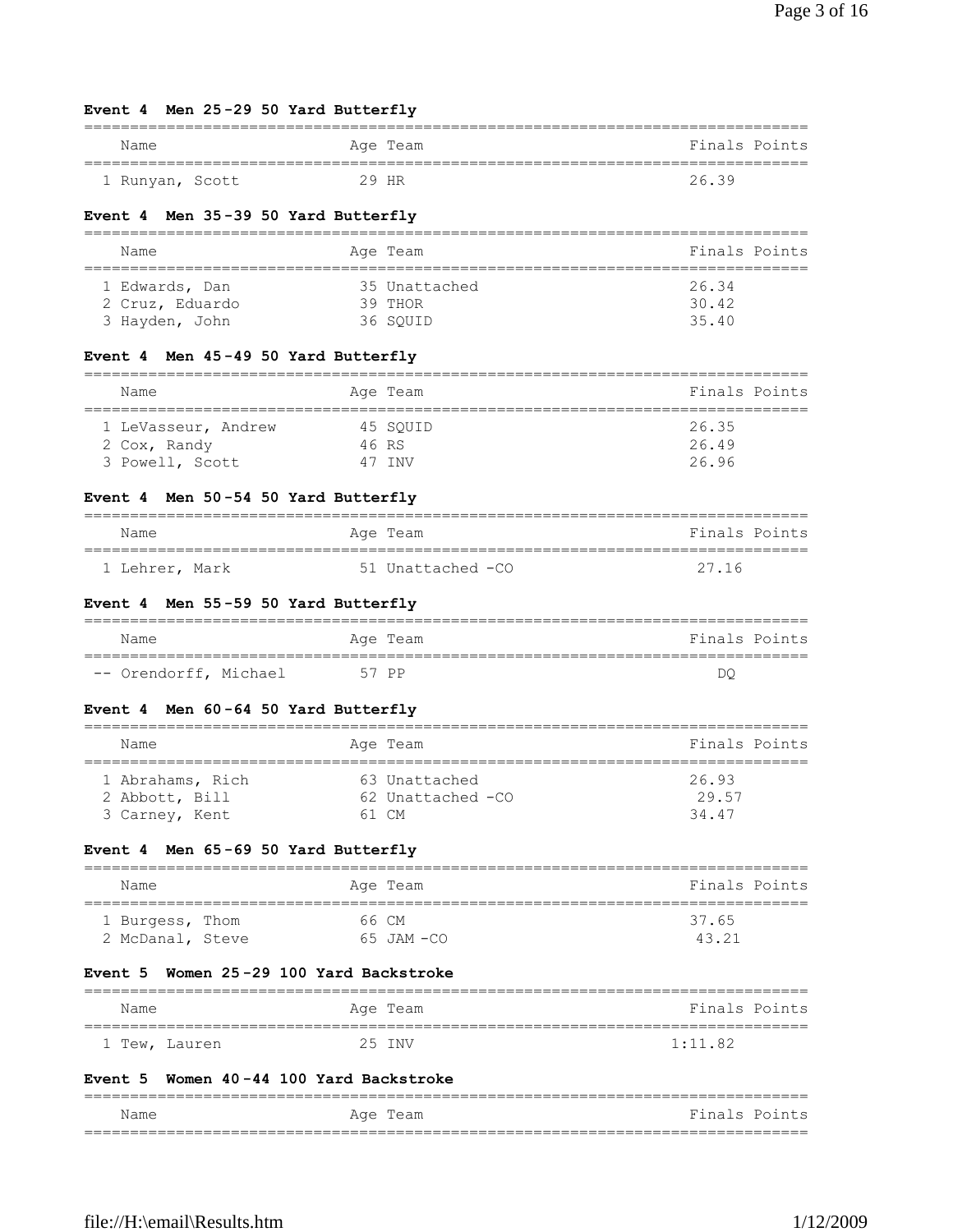| 1 Friedlander, Rebecca<br>2 Crino, Heidi            | 42 DU<br>42 INV   | 1:16.11<br>1:16.74                               |
|-----------------------------------------------------|-------------------|--------------------------------------------------|
| Women 45-49 100 Yard Backstroke<br>Event 5          |                   |                                                  |
| Name                                                | Age Team          | Finals Points                                    |
| 1 Najjar, Ellie                                     | 47 DU             | ________________________________<br>1:14.51      |
| Women 60-64 100 Yard Backstroke<br>Event 5          |                   |                                                  |
| Name                                                | Age Team          | Finals Points                                    |
| 1 Hashimoto, Christine                              | 61 INV -CO        | 1:33.02                                          |
| Men 35-39 100 Yard Backstroke<br>Event 6            |                   |                                                  |
| Name<br>====================================        | Age Team          | Finals Points<br>==========================      |
| 1 Woodland, Ed<br>2 Pryor, Keith                    | 39 CM<br>38 SQUID | 59.98<br>1:16.96                                 |
| Men 40-44 100 Yard Backstroke<br>Event 6            |                   |                                                  |
| Name                                                | Age Team          | Finals Points                                    |
| 1 Appleby, Don                                      | 40 HRA            | 1:04.03                                          |
| Men 50-54 100 Yard Backstroke<br>Event 6            |                   |                                                  |
| Name                                                | Age Team          | Finals Points                                    |
| -- Lee, Wayne                                       | 54 SQUID          | DQ.                                              |
| Men 55-59 100 Yard Backstroke<br>Event 6            |                   |                                                  |
| Name<br>===============================             | Age Team          | Finals Points<br>=============================== |
| 1 Hughes, John                                      | 55 HRA            | 1:02.88                                          |
| Women 25-29 200 Yard Breaststroke<br>Event 7        |                   |                                                  |
| Name                                                | Age Team          | Finals Points                                    |
| 1 Zeimetz, Kristen                                  | 28 HR             | 2:34.48                                          |
| Women 45-49 200 Yard Breaststroke<br>Event 7        | ---------         |                                                  |
| Name                                                | Age Team          | Finals Points                                    |
| 1 Campbell, Ellen<br>2 Johnson, Deanna              | 45 INV<br>45 HR   | 2:48.34<br>3:10.52                               |
| Women 60-64 200 Yard Breaststroke<br><b>Event</b> 7 |                   |                                                  |
| Name                                                | Age Team          | Finals Points                                    |
| 1 McKim, Penny                                      | 63 CCAC           | 4:08.57                                          |

# **Event 8 Men 30 -34 200 Yard Breaststroke**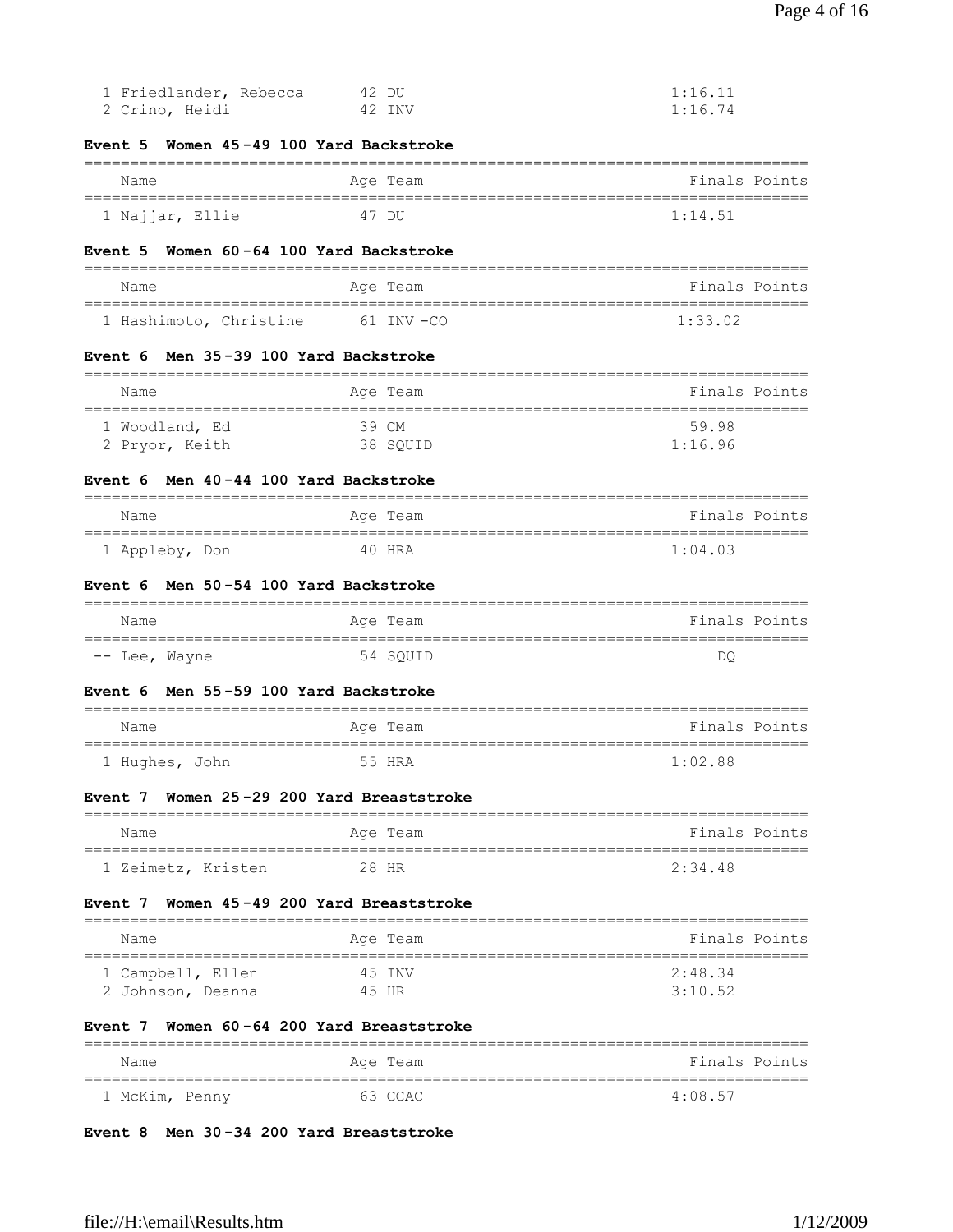| Name                                      | Age Team                                    | _____________________________________<br>Finals Points |
|-------------------------------------------|---------------------------------------------|--------------------------------------------------------|
|                                           |                                             |                                                        |
| 1 Cox, Mike                               | 31 Unattached                               | 2:35.00                                                |
| Event 8                                   | Men 45-49 200 Yard Breaststroke             |                                                        |
| Name                                      | Age Team                                    | Finals Points                                          |
| 1 Barnhardt, Michael                      | 47 SQUID                                    | 2:56.67                                                |
| <b>Event 8</b>                            | Men 50-54 200 Yard Breaststroke             |                                                        |
| Name                                      | Age Team                                    | Finals Points                                          |
| 1 Louie, Jamie                            | 51 CSST -CO                                 | 2:37.48                                                |
| Event 9 Women 25-29 50 Yard Freestyle     |                                             |                                                        |
| Name                                      | ===========<br>Age Team                     | -----------------------------<br>Finals Points         |
| 1 Ran, Hillary                            | 27 Unattached                               | 28.69                                                  |
| Event 9 Women 30-34 50 Yard Freestyle     |                                             |                                                        |
| Name                                      | Age Team                                    | Finals Points                                          |
| 1 Swain, Kristan                          | 34 CCAC                                     | 34.28                                                  |
| Women 40-44 50 Yard Freestyle<br>Event 9  |                                             |                                                        |
| Name                                      | Age Team                                    | Finals Points                                          |
| 1 Crino, Heidi                            | 42 INV                                      | 28.87                                                  |
| 2 Riner, Betsy                            | 41 INV                                      | 29.03                                                  |
| 3 Blitz, Kathryn                          | 41 SS                                       | 31.84                                                  |
| 4 Broncucia, Stacy                        | 40 THOR                                     | 32.25                                                  |
| 5 Clapp, Christine                        | 42 Unattached                               | 34.14                                                  |
| Women 45-49 50 Yard Freestyle<br>Event 9  |                                             |                                                        |
| Name<br>================================= | Age Team<br>=============================== | Finals Points                                          |
| 1 Garnier, Kathy                          | 48 INV                                      | 25.41                                                  |
| 2 Najjar, Ellie                           | 47 DU                                       | 28.05                                                  |
| Event 9<br>Women 50-54 50 Yard Freestyle  |                                             |                                                        |
| Name                                      | Age Team                                    | Finals Points                                          |
| 1 Conrad, Sara                            | 50 BAM                                      | 34.90                                                  |
| 2 Pyle, Rebecca                           | 52 SS                                       | 34.94                                                  |
| Men 18-24 50 Yard Freestyle<br>Event 10   |                                             |                                                        |
| Name                                      | Age Team                                    | Finals Points                                          |
| 1 Smith, David                            | 21 SQUID                                    | 26.26                                                  |
| 2 Ganiyev, Doston                         | 21 SQUID                                    | 27.94                                                  |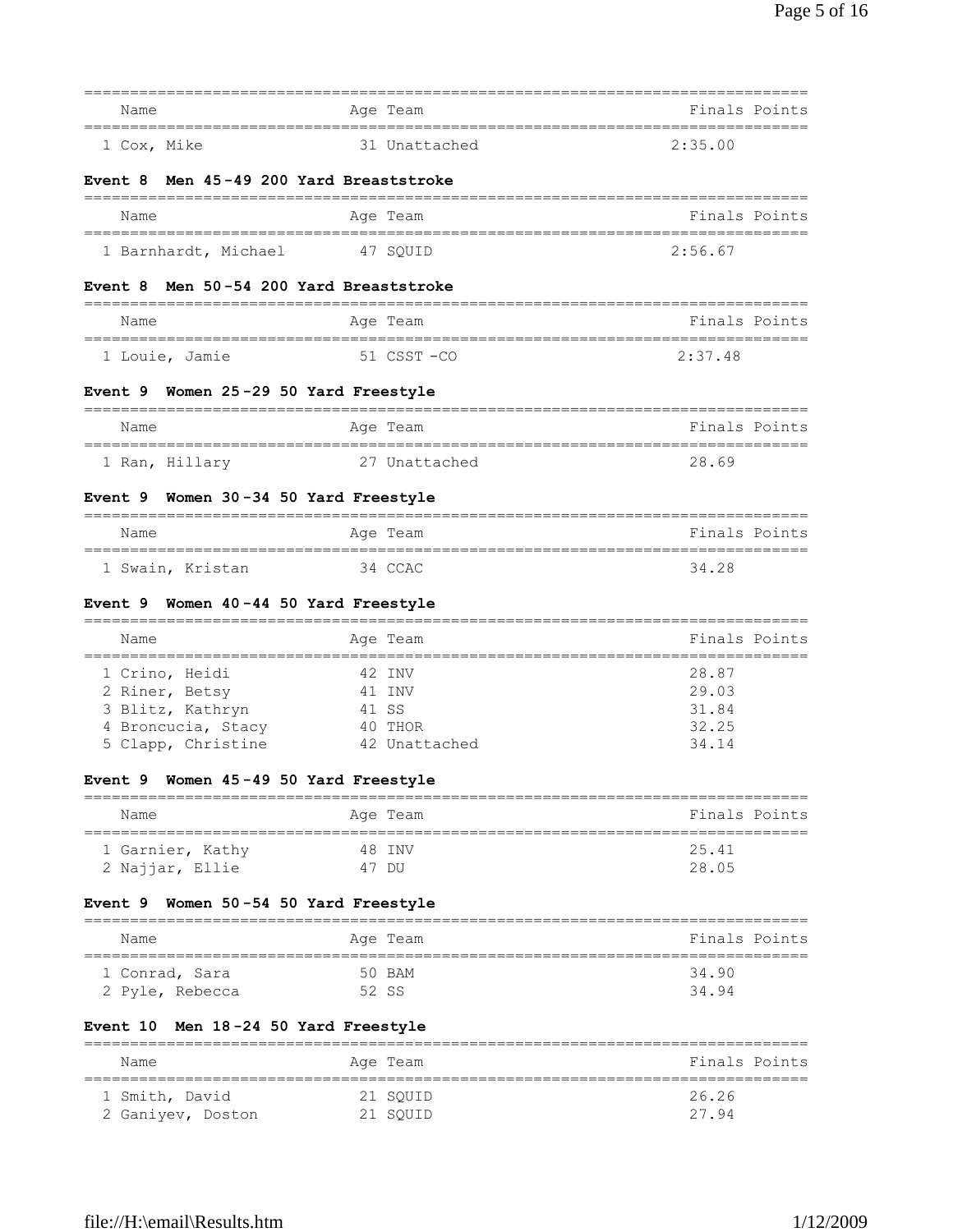# **Event 10 Men 25 -29 50 Yard Freestyle**

| Name             | Age Team       | Finals Points |
|------------------|----------------|---------------|
| 1 Johnson, Brett | $29$ DII $-CO$ | 24.90         |
| 2 Burt, Michael  | 26 CCAC        | 29.69         |

# **Event 10 Men 35 -39 50 Yard Freestyle**

| Name            | Age Team | Finals Points |
|-----------------|----------|---------------|
| 1 Pryor, Keith  | 38 SOUID | 26.84         |
| 2 Cruz, Eduardo | 39 THOR  | 29.25         |

# **Event 10 Men 40 -44 50 Yard Freestyle**

| Name              | Age Team      | Finals Points |
|-------------------|---------------|---------------|
| 1 Barringer, Rob  | 43 Unattached | 25.36         |
| 2 Schwartz, Chris | 43 Unattached | 28.40         |

# **Event 10 Men 45 -49 50 Yard Freestyle**

| Name                                                                    | Age Team                              | Finals Points                    |
|-------------------------------------------------------------------------|---------------------------------------|----------------------------------|
| 1 Cox, Randy<br>2 Scott, Greg<br>3 LeVasseur, Andrew<br>4 Powell, Scott | 46 RS<br>49 DIJ<br>45 SOUID<br>47 TNV | 23.73<br>24.09<br>24.47<br>25.03 |

# **Event 10 Men 50 -54 50 Yard Freestyle**

| Name                 | Age Team | Finals Points |
|----------------------|----------|---------------|
| 1 Nolte, Christopher | 51 CM    | 25.93         |
| 2 Lee, Wayne         | 54 SOUID | 31 70         |

# **Event 10 Men 60 -64 50 Yard Freestyle**

| Name           | Age Team          | Finals Points |
|----------------|-------------------|---------------|
| 1 Abbott, Bill | 62 Unattached -CO | 27.15         |

# **Event 10 Men 65 -69 50 Yard Freestyle**

| Name            | Age Team | Finals Points |
|-----------------|----------|---------------|
| 1 Burgess, Thom | 66 CM    | 30.14         |

# **Event 11 Women 40 -44 100 Yard Butterfly**

| Name            | Age Team   | Finals Points |
|-----------------|------------|---------------|
|                 |            |               |
| -- Riner, Betsy | T NV<br>41 | DC            |

# **Event 11 Women 45 -49 100 Yard Butterfly**

| Name               | Age Team | Finals Points |
|--------------------|----------|---------------|
| 1 Clendenen, Karen | 46 CCAC  | 2:07.01       |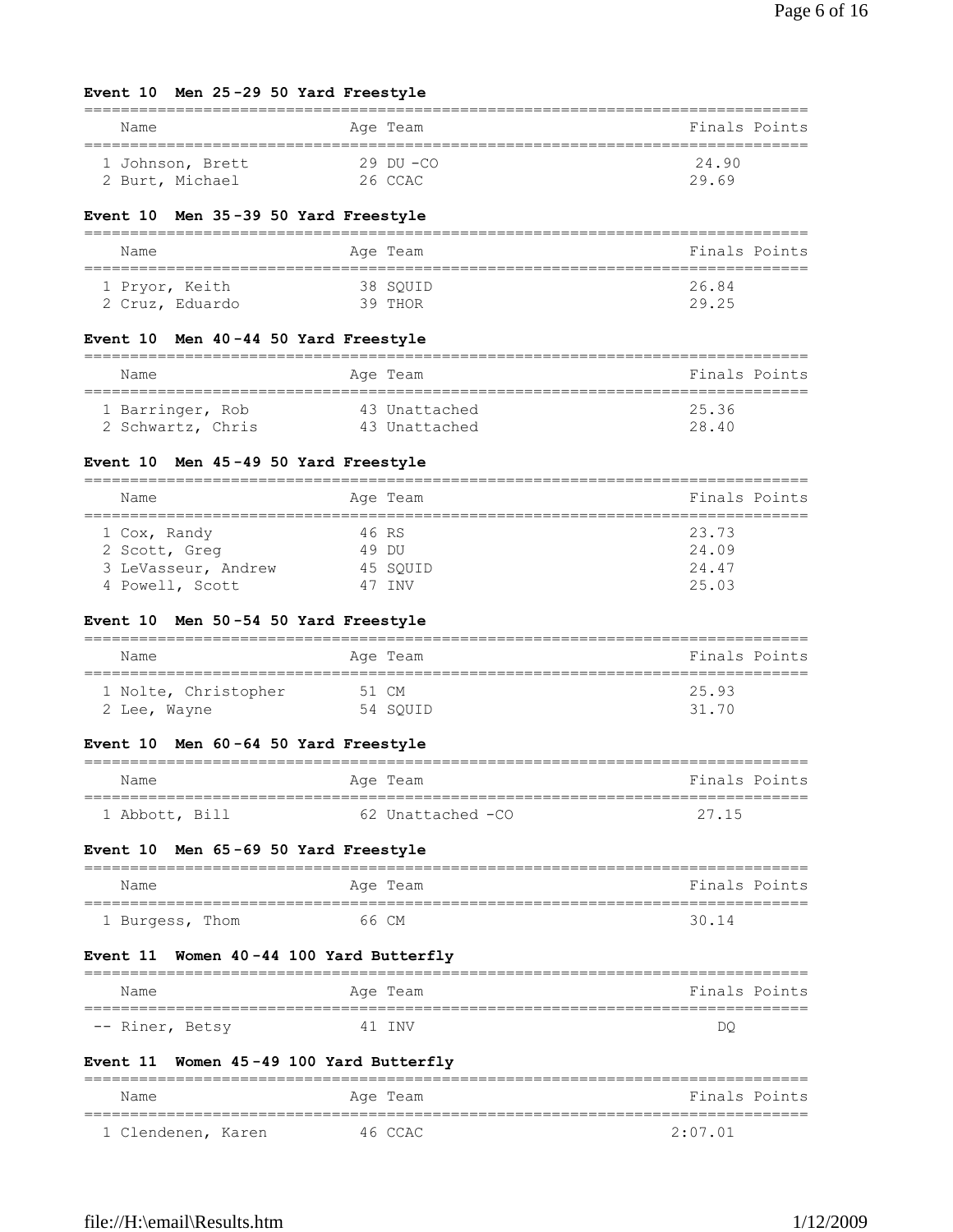| Event 11 Women 50-54 100 Yard Butterfly          |                                 |                                 |
|--------------------------------------------------|---------------------------------|---------------------------------|
| Name                                             | Age Team                        | Finals Points                   |
| 1 Pyle, Rebecca                                  | 52 SS                           | 1:19.88                         |
| Men 35-39 100 Yard Butterfly<br><b>Event 12</b>  |                                 |                                 |
| Name                                             | Age Team                        | Finals Points                   |
| 1 Edwards, Dan<br>2 Hayden, John                 | 35 Unattached<br>36 SQUID       | 57.44<br>1:25.83                |
| Event 12 Men 45-49 100 Yard Butterfly            |                                 |                                 |
| Name                                             | Age Team                        | Finals Points                   |
| 1 Powell, Scott                                  | 47 INV                          | 1:03.11                         |
| Event 12 Men 50-54 100 Yard Butterfly            |                                 |                                 |
| Name                                             | Age Team                        | Finals Points                   |
| 1 Lehrer, Mark                                   | 51 Unattached -CO               | 1:06.12                         |
| Event 12 Men 60-64 100 Yard Butterfly            |                                 |                                 |
| Name                                             | Age Team                        | Finals Points                   |
| 1 Abrahams, Rich 63 Unattached                   |                                 | 1:01.85                         |
| <b>Event 13</b>                                  | Women 45-49 200 Yard Backstroke |                                 |
| Name                                             | Age Team                        | Finals Points                   |
| 1 Najjar, Ellie                                  | 47 DU                           | 2:40.80                         |
| Event 14 Men 35-39 200 Yard Backstroke           |                                 |                                 |
| Name                                             | Age Team                        | <b>Example 19 Finals Points</b> |
| 1 Woodland, Ed                                   | 39 CM                           | 2:14.99                         |
| Men 55-59 200 Yard Backstroke<br><b>Event 14</b> |                                 |                                 |
| Name                                             | Age Team                        | Finals Points                   |
| 1 Hughes, John                                   | 55 HRA                          | 2:19.33                         |
| Event 14 Men 60-64 200 Yard Backstroke           |                                 |                                 |
| Name                                             | Age Team                        | Finals Points                   |
| 1 Townsend, Cecil                                | 61 PP                           | 3:01.73                         |
| Women 25-29 200 Yard IM<br><b>Event 15</b>       |                                 |                                 |
| Name                                             | Age Team                        | Finals Points                   |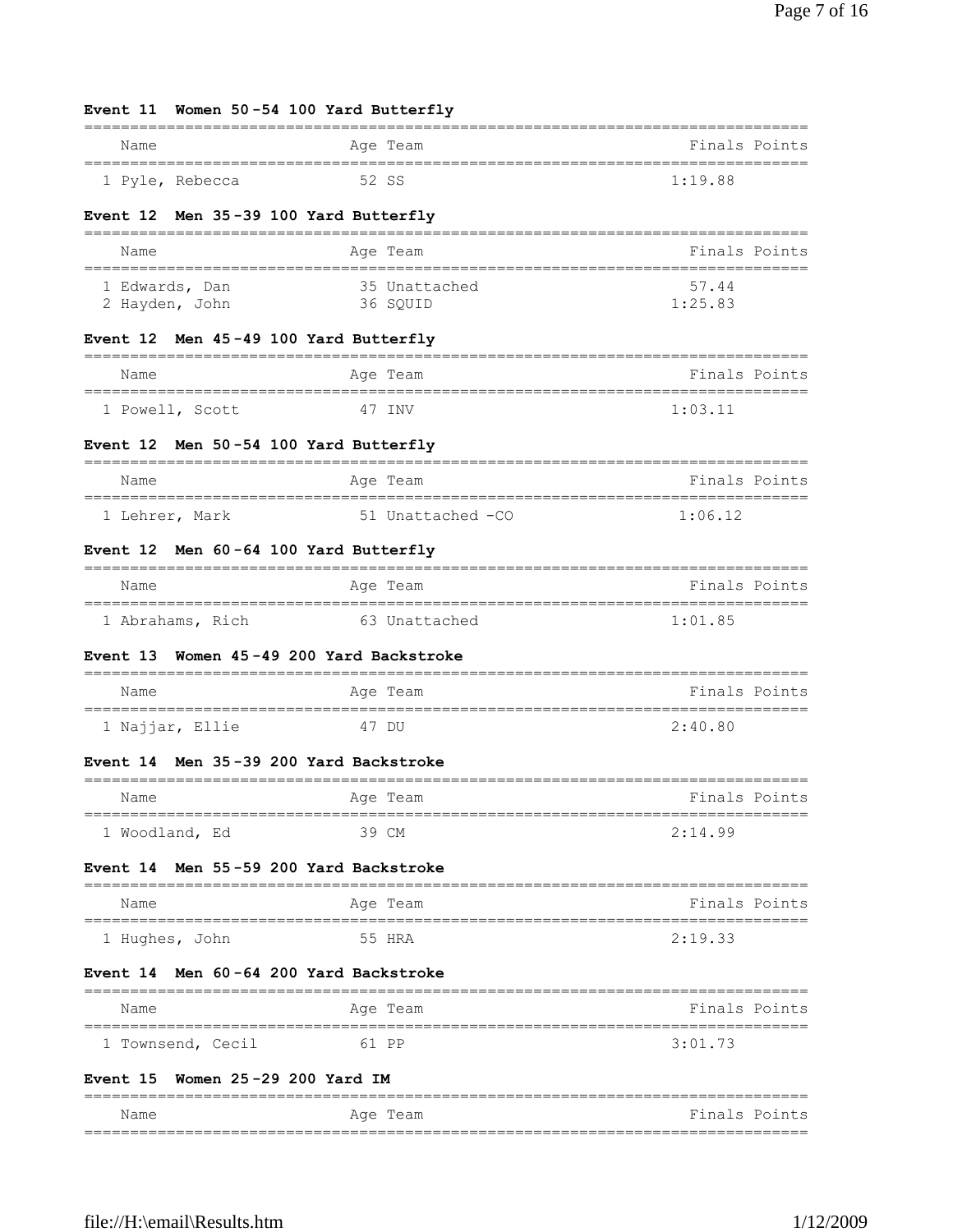| 1 Zeimetz, Kristen | 28 HR         | 2:23.54 |
|--------------------|---------------|---------|
| 2 Ran, Hillary     | 27 Unattached | 2:34.68 |

# **Event 15 Women 40 -44 200 Yard IM**

# =============================================================================== Name **Age Team** Age Team **Finals Points** =============================================================================== 1 Skinner, Carolyn

| T SKTHHET, CATOTAH     | 4 L LINV | 2.ZO.JZ |
|------------------------|----------|---------|
| 2 Friedlander, Rebecca | 42 DU    | 2:39.46 |
|                        |          |         |

# **Event 15 Women 45 -49 200 Yard IM**

| Name               | Age Team | Finals Points |
|--------------------|----------|---------------|
| 1 Najjar, Ellie    | 47 DU    | 2:36.11       |
| 2 Clendenen, Karen | 46 CCAC  | 4:40.32       |

#### **Event 15 Women 50 -54 200 Yard IM**

| Name             | Age Team | Finals Points |
|------------------|----------|---------------|
| 1 Warren, Margot | 50 CM    | 2:57.36       |

## **Event 15 Women 60 -64 200 Yard IM**

| Name                   | Age Team       | Finals Points   |
|------------------------|----------------|-----------------|
| 1 Hashimoto, Christine | $61$ TNV $-CO$ | 3:31.17         |
| 2 McKim, Penny         | 63 CCAC        | $4 \cdot 13$ 14 |

#### **Event 16 Men 25 -29 200 Yard IM**

| Name             | Age Team      | Finals Points |
|------------------|---------------|---------------|
| 1 Johnson, Brett | $29$ DU $-CO$ | 2:28.30       |

#### **Event 16 Men 35 -39 200 Yard IM**

| Name           | Age Team | Finals Points |
|----------------|----------|---------------|
| 1 Pryor, Keith | 38 SOUID | 2:36.01       |
| 2 Hayden, John | 36 SOUID | 2:55.58       |

### **Event 16 Men 40 -44 200 Yard IM**

| Name               |  | Age Team | Finals Points |
|--------------------|--|----------|---------------|
| -- Graham, Stephan |  | 40 SOUID | DQ            |

#### **Event 16 Men 45 -49 200 Yard IM**

| Name             | Age Team | Finals Points |
|------------------|----------|---------------|
| 1 Cox, Randy     | 46 RS    | 2:15.98       |
| 2 Johnston, Mark | 48 SDOGS | 2:20.42       |

# **Event 16 Men 60 -64 200 Yard IM**

| Name | Team<br>Age | Finals Points |
|------|-------------|---------------|
|      |             |               |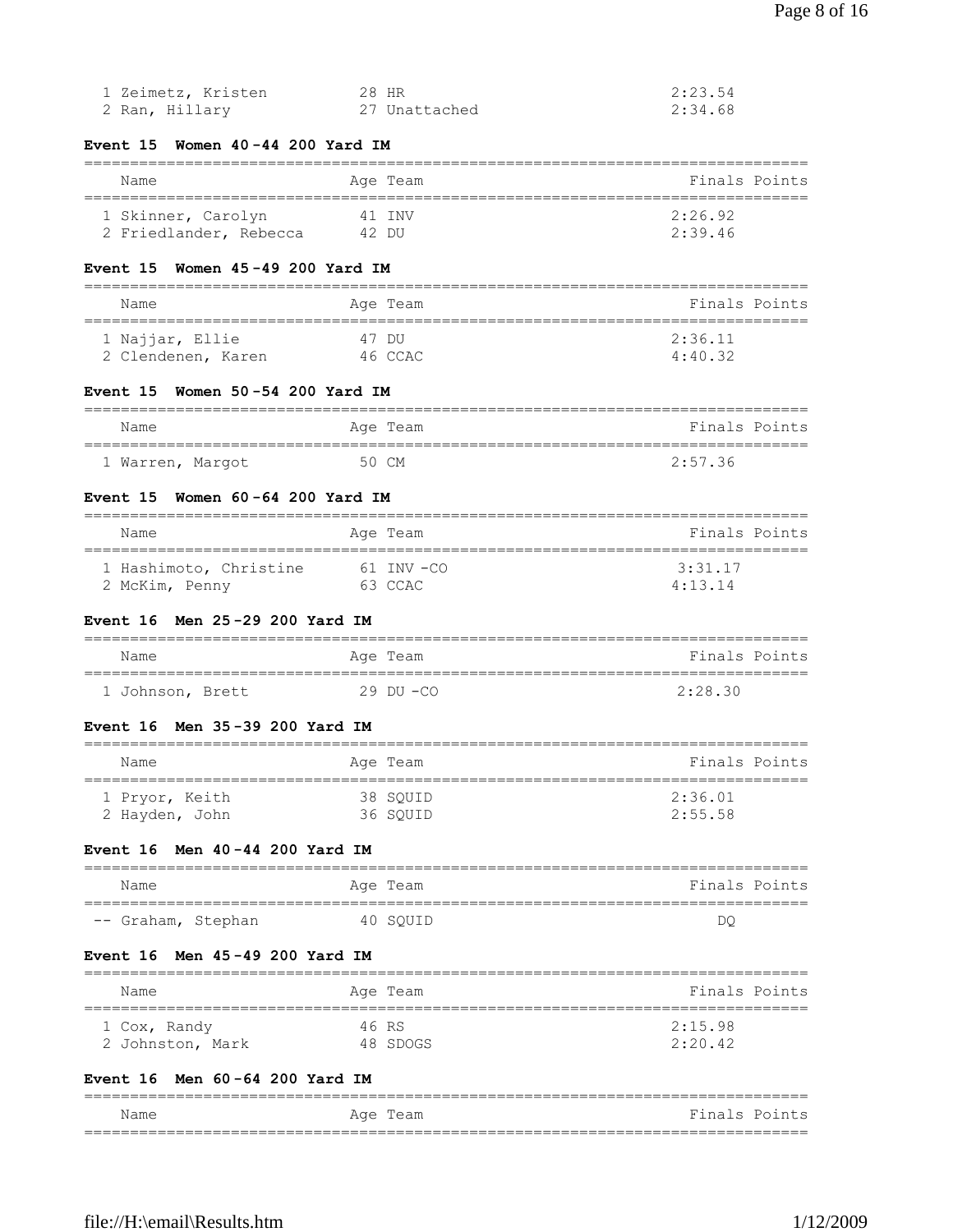| Event 17 Women 30-34 50 Yard Breaststroke                                         |                                              |                                                        |
|-----------------------------------------------------------------------------------|----------------------------------------------|--------------------------------------------------------|
| Name                                                                              | Age Team                                     | Finals Points                                          |
| -- Swain, Kristan                                                                 | 34 CCAC                                      | DQ.                                                    |
| Event 17 Women 35-39 50 Yard Breaststroke                                         |                                              |                                                        |
| Name                                                                              | ===========<br>Age Team                      | Finals Points                                          |
| ===============================<br>1 Fulton, Ruth<br>2 Maples, Leah 35 Unattached | $36$ CCAC                                    | 42.56<br>43.06                                         |
| Event 17 Women 40-44 50 Yard Breaststroke                                         |                                              |                                                        |
| Name                                                                              | Age Team                                     | Finals Points<br>===================================== |
| 1 Crino, Heidi<br>2 Derr, Kirsten 44 DU                                           | 42 INV                                       | 39.26<br>45.74                                         |
| Event 17 Women 45-49 50 Yard Breaststroke<br>==================================== |                                              | =====================================                  |
| Name<br>=====================================                                     | Age Team<br>================================ | Finals Points                                          |
| 1 Campbell, Ellen 45 INV<br>2 Glauch, Missy                                       | 45 CCAC                                      | 35.55<br>41.96                                         |
| Event 18 Men 18-24 50 Yard Breaststroke                                           |                                              |                                                        |
| Name                                                                              | Age Team                                     | Finals Points                                          |
| 1 Ganiyev, Doston<br>2 Smith, David                                               | 21 SQUID<br>21 SQUID                         | 32.28<br>34.72                                         |
| Event 18 Men 25-29 50 Yard Breaststroke                                           |                                              |                                                        |
| Name                                                                              | Age Team                                     | Finals Points<br>==========<br>:==================     |
| 1 Runyan, Scott<br>2 Burt, Michael                                                | 29 HR<br>26 CCAC                             | 29.80<br>41.70                                         |
| Event 18  Men 30–34 50 Yard Breaststroke                                          |                                              | ======                                                 |
| Name<br>==================                                                        | Age Team<br>=========                        | Finals Points                                          |
| 1 Cox, Mike                                                                       | 31 Unattached                                | 32.66                                                  |
| Event 18 Men 35-39 50 Yard Breaststroke                                           |                                              |                                                        |
| $===$                                                                             |                                              |                                                        |

# **Event 17 Women 18 -24 50 Yard Breaststroke**

| Name          | Age Team           | Finals Points |
|---------------|--------------------|---------------|
| 1 Litt, Robin | -22 Unattached -CO | 4038          |

1 Burson, Bill 63 SDOGS 2:49.43

#### $Event$

| Name              | Age Team | Finals Points |
|-------------------|----------|---------------|
|                   |          |               |
| -- Swain, Kristan | 34 CCAC  | DC            |

#### Event

| 42.56<br>36 CCAC<br>1 Fulton, Ruth<br>43.06<br>35 Unattached<br>2 Maples, Leah |  |
|--------------------------------------------------------------------------------|--|

| Name            | Age Team | Finals Points |
|-----------------|----------|---------------|
| 1 Crino, Heidi  | 42 TNV   | 39.26         |
| 2 Derr, Kirsten | 44 DU    | 45 74         |

#### Event

| Name              | Age Team | Finals Points |  |
|-------------------|----------|---------------|--|
| 1 Campbell, Ellen | 45 TNV   | 35.55         |  |
| 2 Glauch, Missy   | 45 CCAC  | 41 96         |  |

# Event

| Name              | Age Team | Finals Points |
|-------------------|----------|---------------|
| 1 Ganiyev, Doston | 21 SOUID | 32.28         |
| 2 Smith, David    | 21 SOUID | 34 72         |

# Event

| Name            | Age Team | Finals Points |
|-----------------|----------|---------------|
| 1 Runyan, Scott | 29 HR    | 29.80         |
| 2 Burt, Michael | 26 CCAC  | 41 70         |

# Event

| Name        | Age Team      | Finals Points |
|-------------|---------------|---------------|
| 1 Cox, Mike | 31 Unattached | 32.66         |

# Event

| Name |                 | Age Team | Finals Points |
|------|-----------------|----------|---------------|
|      | 1 Cruz, Eduardo | 39 THOR  | 38.03         |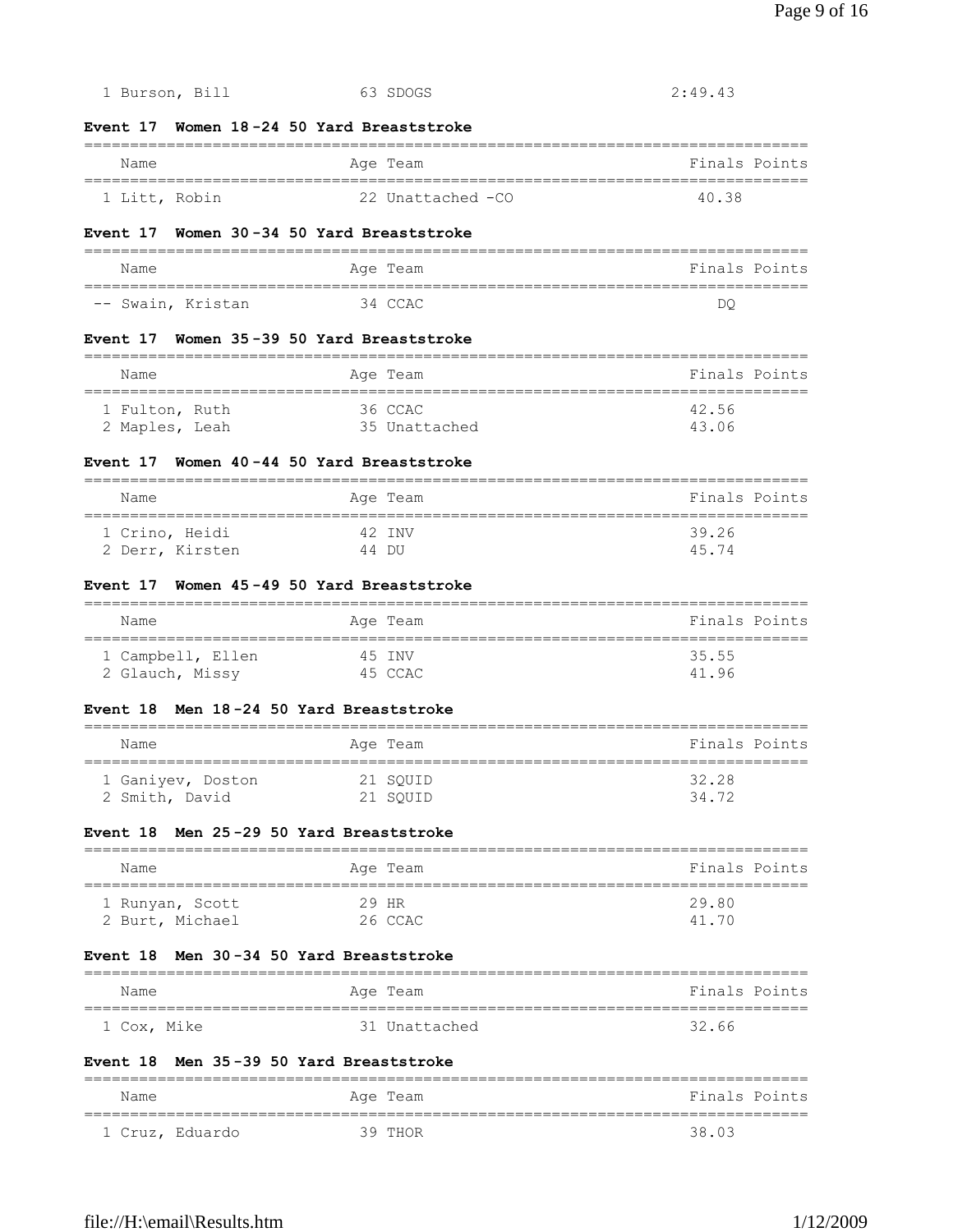**Event 18 Men 45 -49 50 Yard Breaststroke** =============================================================================== Name Age Team Age Team Finals Points =============================================================================== 1 LeVasseur, Andrew 45 SQUID 34.92 2 Barnhardt, Michael 47 SQUID 35.56 3 Malloy, Glenn 48 SDOGS 38.48 **Event 18 Men 50 -54 50 Yard Breaststroke** =============================================================================== Name **Age Team Age Team** Rimals Points =============================================================================== 1 Lee, Wayne 54 SQUID 42.28 **Event 18 Men 55 -59 50 Yard Breaststroke** =============================================================================== Name Age Team Age Team Finals Points =============================================================================== 1 Orendorff, Michael 57 PP 44.60 **Event 18 Men 60 -64 50 Yard Breaststroke** =============================================================================== Name Age Team Age Team Finals Points =============================================================================== 1 Abbott, Bill 62 Unattached -CO 35.12 2 Carney, Kent 61 CM 37.30 **Event 18 Men 65 -69 50 Yard Breaststroke** =============================================================================== Name Age Team Age Team Finals Points =============================================================================== 1 Burgess, Thom 66 CM 37.19 2 McDanal, Steve 65 JAM -CO 45.41 **Event 18 Men 70 -74 50 Yard Breaststroke** =============================================================================== Name Age Team Age Team Finals Points =============================================================================== 1 Norrie, Bill 70 RMM 39.04 **Event 19 Women 30 -34 100 Yard Freestyle** =============================================================================== Name Age Team Age Team Finals Points =============================================================================== 1 Swain, Kristan 34 CCAC 1:20.30 **Event 19 Women 35 -39 100 Yard Freestyle** =============================================================================== Name **Age Team** Age Team **Finals Points** =============================================================================== 1 Fulton, Ruth 36 CCAC 1:22.40 **Event 19 Women 40 -44 100 Yard Freestyle** =============================================================================== Name **Age Team** Age Team **Finals Points** 

2 Hayden, John 36 SQUID 39.42

=============================================================================== 1 Blitz, Kathryn 41 SS 1:11.44 2 Derr, Kirsten 44 DU 1:13.48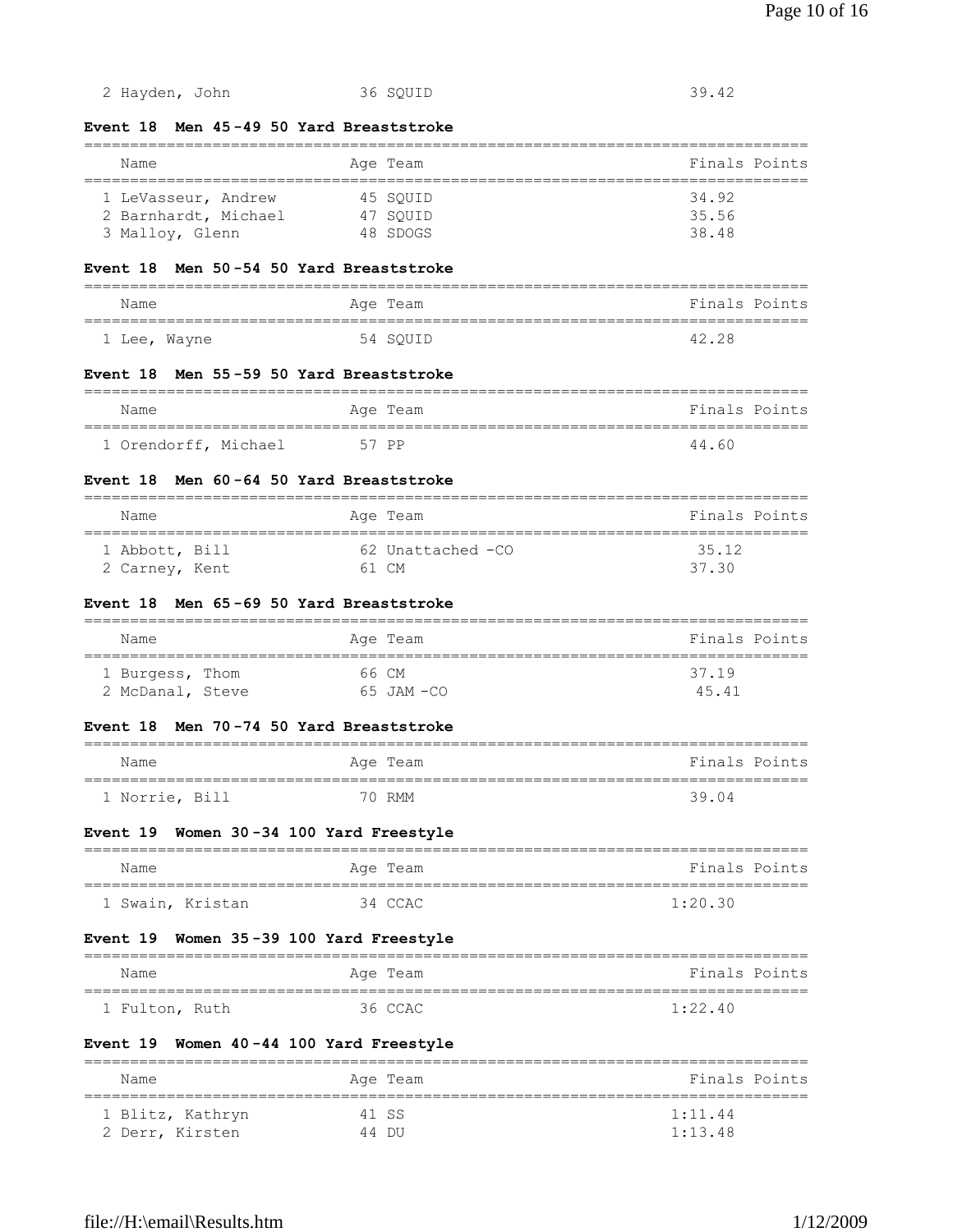# **Event 19 Women 45 -49 100 Yard Freestyle**

| Name             | Age Team | Finals Points |
|------------------|----------|---------------|
| 1 Garnier, Kathy | 48 TNV   | 56.68         |

# **Event 20 Men 18 -24 100 Yard Freestyle**

| Name           | Age Team | Finals Points |
|----------------|----------|---------------|
| 1 Smith, David | 21 SOUID | 1:00.10       |

# **Event 20 Men 25 -29 100 Yard Freestyle**

| Name             | Age Team      | Finals Points |
|------------------|---------------|---------------|
| 1 Johnson, Brett | $29$ DU $-CO$ | 58 18         |

# **Event 20 Men 35 -39 100 Yard Freestyle**

| Name           | Age Team      | Finals Points |
|----------------|---------------|---------------|
| 1 Edwards, Dan | 35 Unattached | 52 41         |

# **Event 20 Men 40 -44 100 Yard Freestyle**

| Name              | Age Team      | Finals Points |
|-------------------|---------------|---------------|
|                   |               |               |
| 1 Barringer, Rob  | 43 Unattached | 55.19         |
| 2 Appleby, Don    | 40 HRA        | 55.76         |
| 3 Schwartz, Chris | 43 Unattached | 1:02.52       |
| 4 Graham, Stephan | 40 SOUID      | 1:14.12       |

# **Event 20 Men 45 -49 100 Yard Freestyle**

| Name          | Age Team | Finals Points |
|---------------|----------|---------------|
| 1 Scott, Greg | 49 DU    | 51.84         |

# **Event 20 Men 50 -54 100 Yard Freestyle**

| Name           | Age Team          | Finals Points |
|----------------|-------------------|---------------|
| 1 Lehrer, Mark | 51 Unattached -CO | 57 97         |
| 2 Lee, Wayne   | 54 SOUID          | 1:12.27       |

# **Event 20 Men 60 -64 100 Yard Freestyle**

| Name              |         | Age Team      | Finals Points |
|-------------------|---------|---------------|---------------|
| 1 Abrahams, Rich  |         | 63 Unattached | 55.66         |
| 2 Townsend, Cecil | $61$ PP |               | 1:08.26       |

# **Event 20 Men 75 -79 100 Yard Freestyle**

| Name         | Age Team  | Finals Points |
|--------------|-----------|---------------|
| 1 King, Bill | 75 OR -CO | 1:19.84       |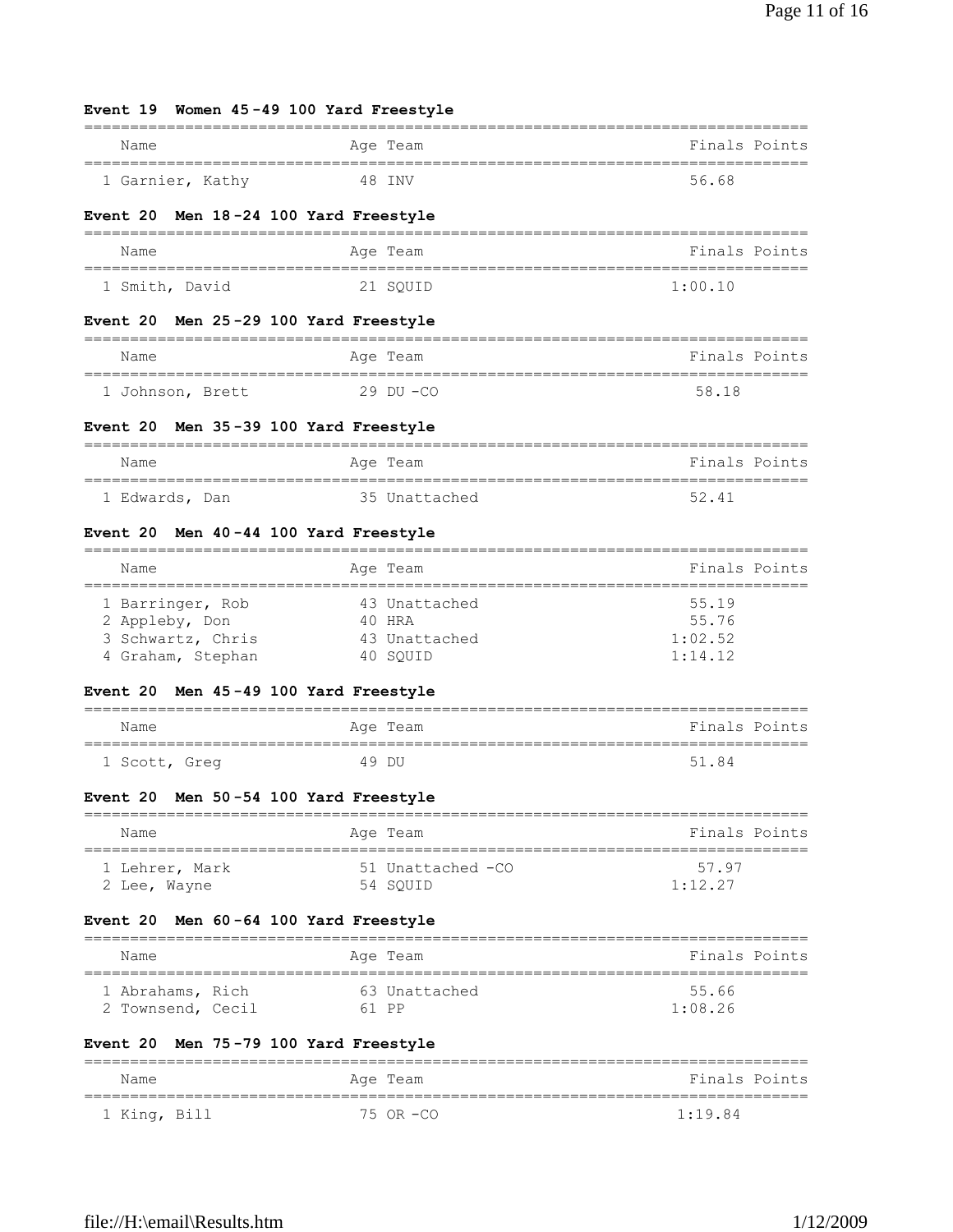# **Event 23 Women 25 -29 50 Yard Backstroke**

| Name          | Age Team | Finals Points |
|---------------|----------|---------------|
| 1 Tew, Lauren | 25 TNV   | 33.53         |

# **Event 23 Women 40 -44 50 Yard Backstroke**

| Name           | Age Team | Finals Points |
|----------------|----------|---------------|
| 1 Riner, Betsy | 41 TNV   | 34.30         |
| 2 Crino, Heidi | 42 TNV   | 34 42         |

# **Event 23 Women 60 -64 50 Yard Backstroke**

| Name                   | Age Team       | Finals Points |
|------------------------|----------------|---------------|
| 1 Hashimoto, Christine | $61$ TNV $-CO$ | 42 59         |

# **Event 24 Men 35 -39 50 Yard Backstroke**

| Name            | Age Team | Finals Points |
|-----------------|----------|---------------|
| 1 Woodland, Ed  | 39 CM    | 28.38         |
| 2 Cruz, Eduardo | 39 THOR  | 34.93         |

# **Event 24 Men 40 -44 50 Yard Backstroke**

| Name             | Age Team      | Finals Points |  |
|------------------|---------------|---------------|--|
| 1 Barringer, Rob | 43 Unattached | 31 24         |  |

# **Event 24 Men 45 -49 50 Yard Backstroke**

| Name                | Age Team | Finals Points |
|---------------------|----------|---------------|
| 1 Cox, Randy        | 46 RS    | 27.97         |
| 2 LeVasseur, Andrew | 45 SOUID | 29.50         |

# **Event 24 Men 50 -54 50 Yard Backstroke**

| Name                 | Age Team | Finals Points |
|----------------------|----------|---------------|
| 1 Nolte, Christopher | 51 CM    | 30.53         |

# **Event 24 Men 55 -59 50 Yard Backstroke**

| Name                 | Age Team | Finals Points |
|----------------------|----------|---------------|
| 1 Hughes, John       | 55 HRA   | 30.08         |
| 2 Orendorff, Michael | 57 PP    | 40.55         |

# **Event 24 Men 60 -64 50 Yard Backstroke**

| Name           | Age Team          | Finals Points |
|----------------|-------------------|---------------|
| 1 Abbott, Bill | 62 Unattached -CO | 36.65         |

# **Event 24 Men 65 -69 50 Yard Backstroke**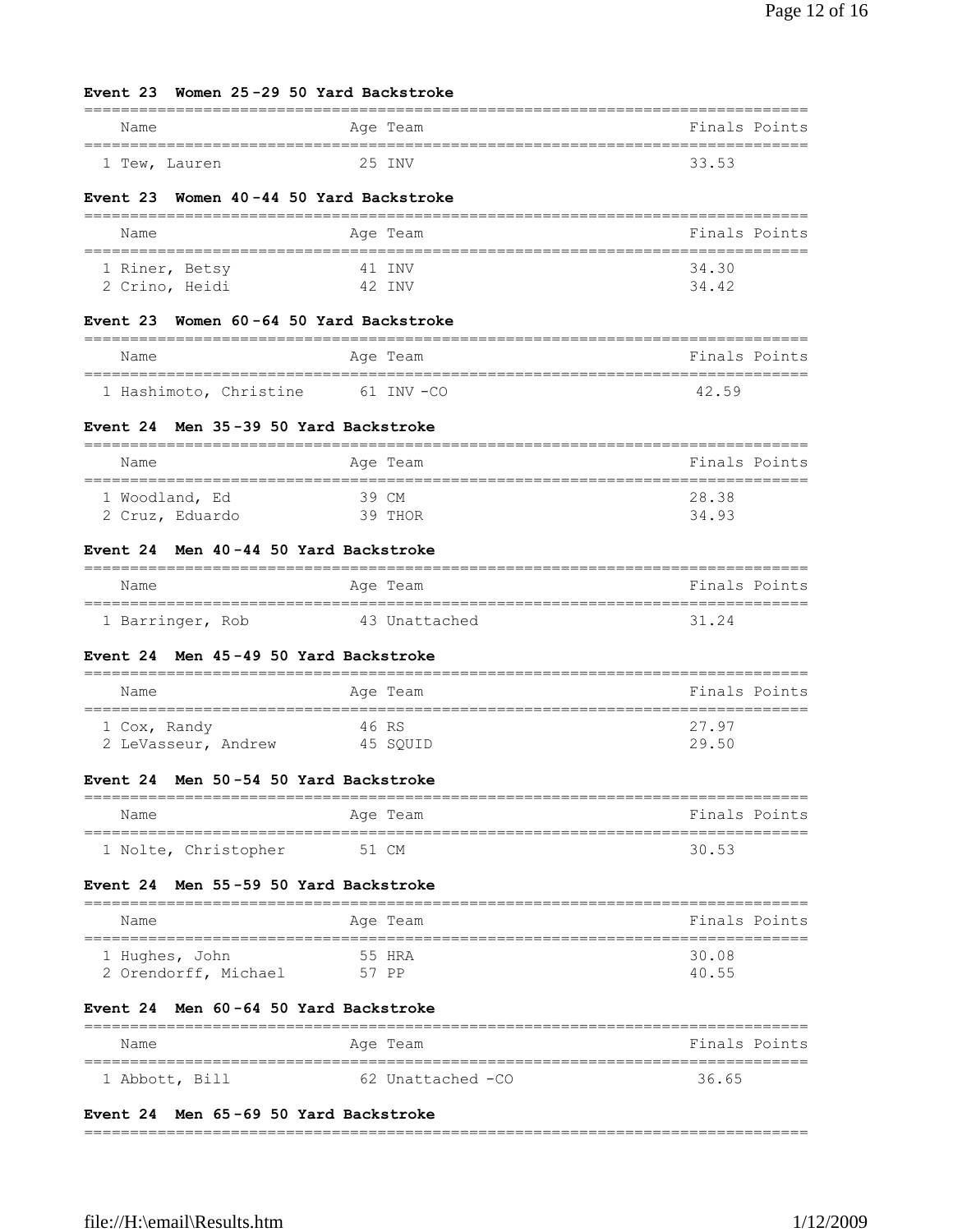| 1 McDanal, Steve                                          | 65 JAM-CO                             | 49.20                                               |
|-----------------------------------------------------------|---------------------------------------|-----------------------------------------------------|
| Event 25                                                  | Women 25-29 100 Yard Breaststroke     |                                                     |
| Name<br>========================                          | Age Team                              | Finals Points                                       |
| 1 Zeimetz, Kristen                                        | 28 HR                                 | 1:12.35                                             |
| 2 Ran, Hillary                                            | 27 Unattached                         | 1:15.72                                             |
| Event 25                                                  | Women 35-39 100 Yard Breaststroke     |                                                     |
| Name                                                      | Age Team                              | Finals Points                                       |
| 1 Maples, Leah                                            | 35 Unattached                         | 1:33.46                                             |
| Event 25                                                  | Women 40-44 100 Yard Breaststroke     |                                                     |
| Name<br>=====================================             | Age Team                              | Finals Points                                       |
| 1 Skinner, Carolyn                                        | 41 INV                                | 1:20.06                                             |
| 2 Friedlander, Rebecca                                    | 42 DU                                 | 1:31.85                                             |
| Event 25                                                  | Women 45-49 100 Yard Breaststroke     |                                                     |
| Name                                                      | Age Team                              | Finals Points<br>---------------------------------- |
| -===================================<br>1 Campbell, Ellen | 45 INV                                | 1:18.51                                             |
| 2 Glauch, Missy                                           | 45 CCAC                               | 1:28.76                                             |
| 3 Clendenen, Karen                                        | 46 CCAC                               | 2:24.48                                             |
| <b>Event 25</b>                                           | Women 60-64 100 Yard Breaststroke     |                                                     |
| Name                                                      | Age Team                              | Finals Points                                       |
| 1 McKim, Penny                                            | 63 CCAC                               | 1:52.64                                             |
| Event 26                                                  | Men 18-24 100 Yard Breaststroke       |                                                     |
| Name                                                      | =========================<br>Age Team | ========================<br>Finals Points           |
| =======================<br>1 Ganiyev, Doston              | 21 SQUID                              | 1:12.40                                             |
| Event 26                                                  | Men 25-29 100 Yard Breaststroke       |                                                     |
| Name                                                      | Age Team                              | Finals Points                                       |
| ===============================<br>1 Runyan, Scott        | 29 HR                                 | ============================<br>1:05.85             |
| <b>Event 26</b>                                           | Men 35-39 100 Yard Breaststroke       |                                                     |
| Name                                                      | Aqe Team                              | Finals Points                                       |
| 1 Pryor, Keith                                            | 38 SQUID                              | 1:23.11                                             |
| Event 26 Men 45-49 100 Yard Breaststroke                  |                                       |                                                     |

Name **Age Team** Age Team Finals Points ===============================================================================

|               |                       | ___                               |
|---------------|-----------------------|-----------------------------------|
| Name<br>_____ | Age<br>'l'eam<br>____ | Finals<br>Points<br>$\sim$ $\sim$ |
|               |                       | --<br>--                          |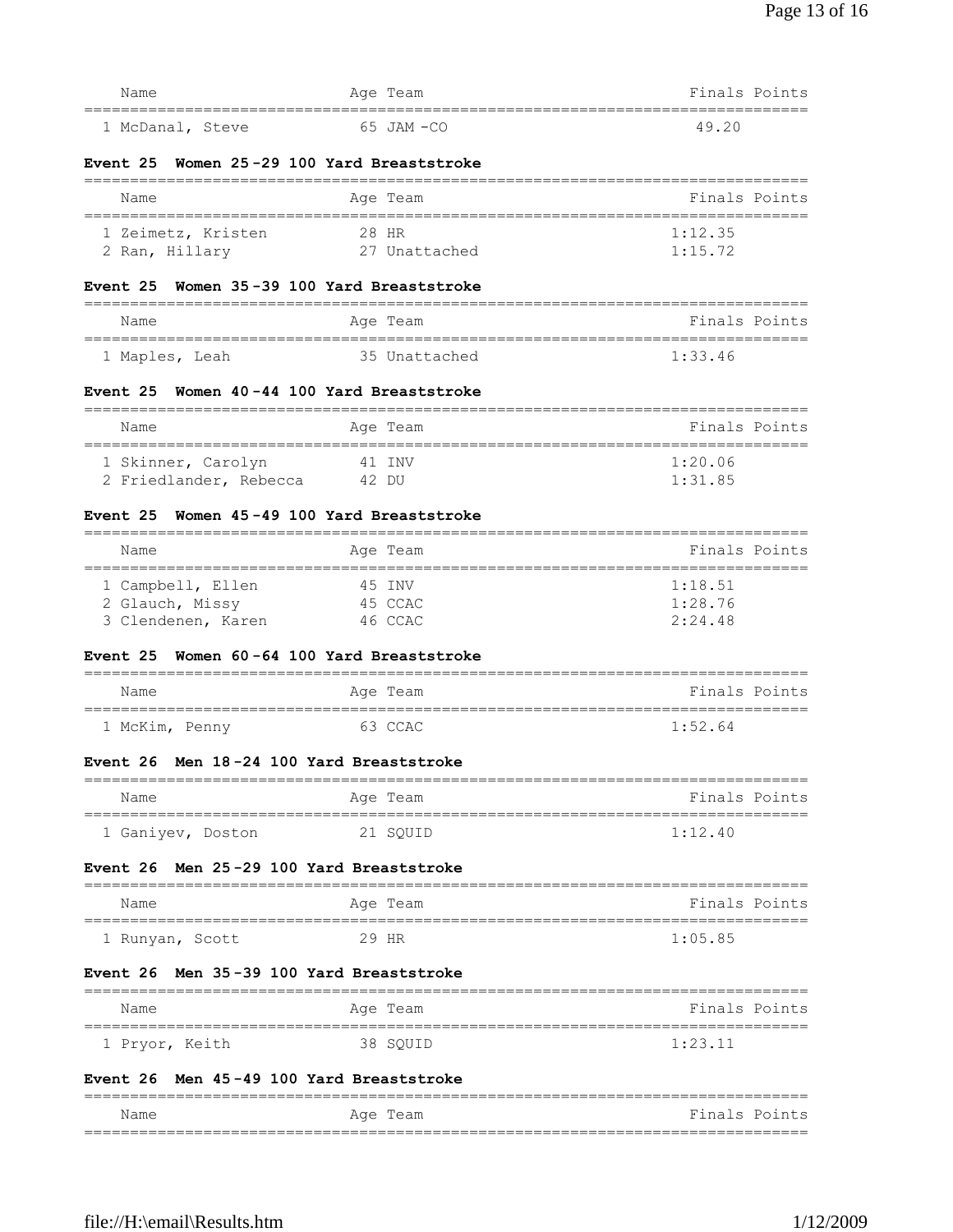| 1 Scott, Greg<br>2 Barnhardt, Michael                | 49 DU<br>47 SQUID                        | 1:07.22<br>1:18.60 |
|------------------------------------------------------|------------------------------------------|--------------------|
| Men 50-54 100 Yard Breaststroke<br>Event 26          |                                          |                    |
| Name                                                 | Age Team                                 | Finals Points      |
| ==================================<br>1 Louie, Jamie | ==========================<br>51 CSST-CO | 1:12.99            |
| Men 60-64 100 Yard Breaststroke<br><b>Event 26</b>   |                                          |                    |
|                                                      |                                          |                    |
| Name                                                 | Age Team                                 | Finals Points      |
| 1 Townsend, Cecil                                    | 61 PP                                    | 1:30.76            |
| Men 65-69 100 Yard Breaststroke<br>Event 26          |                                          |                    |
| Name                                                 | Age Team                                 | Finals Points      |
| 1 Burgess, Thom                                      | 66 CM                                    | 1:26.26            |
| Women 45-49 200 Yard Freestyle<br>Event 27           |                                          |                    |
| Name                                                 | Age Team                                 | Finals Points      |
| 1 Garnier, Kathy                                     | 48 INV                                   | 2:11.13            |
| Women 50-54 200 Yard Freestyle<br><b>Event 27</b>    |                                          |                    |
| Name                                                 | Age Team                                 | Finals Points      |
| 1 Pyle, Rebecca<br>2 Warren, Margot                  | 52 SS<br>50 CM                           | 2:32.36<br>2:35.67 |
| Men 30-34 200 Yard Freestyle<br>Event 28             |                                          |                    |
| Name                                                 | Age Team<br>==================           | Finals Points      |
| 1 Cox, Mike                                          | 31 Unattached                            | 2:03.95            |
| Men 40-44 200 Yard Freestyle<br>Event 28             |                                          |                    |
| Name                                                 | Aqe Team                                 | Finals Points      |
| 1 Graham, Stephan                                    | 40 SOUID                                 | 2:50.11            |
| Men 45-49 200 Yard Freestyle<br>Event 28             |                                          |                    |
| ===========<br>Name                                  | ==============<br>Age Team               | Finals Points      |
| 1 Powell, Scott                                      | 47 INV                                   | 2:04.67            |
| Men 50-54 200 Yard Freestyle<br><b>Event 28</b>      |                                          |                    |
| Name                                                 | Age Team                                 | Finals Points      |
| 1 Nolte, Christopher                                 |                                          |                    |

# **Event 28 Men 60 -64 200 Yard Freestyle**

===============================================================================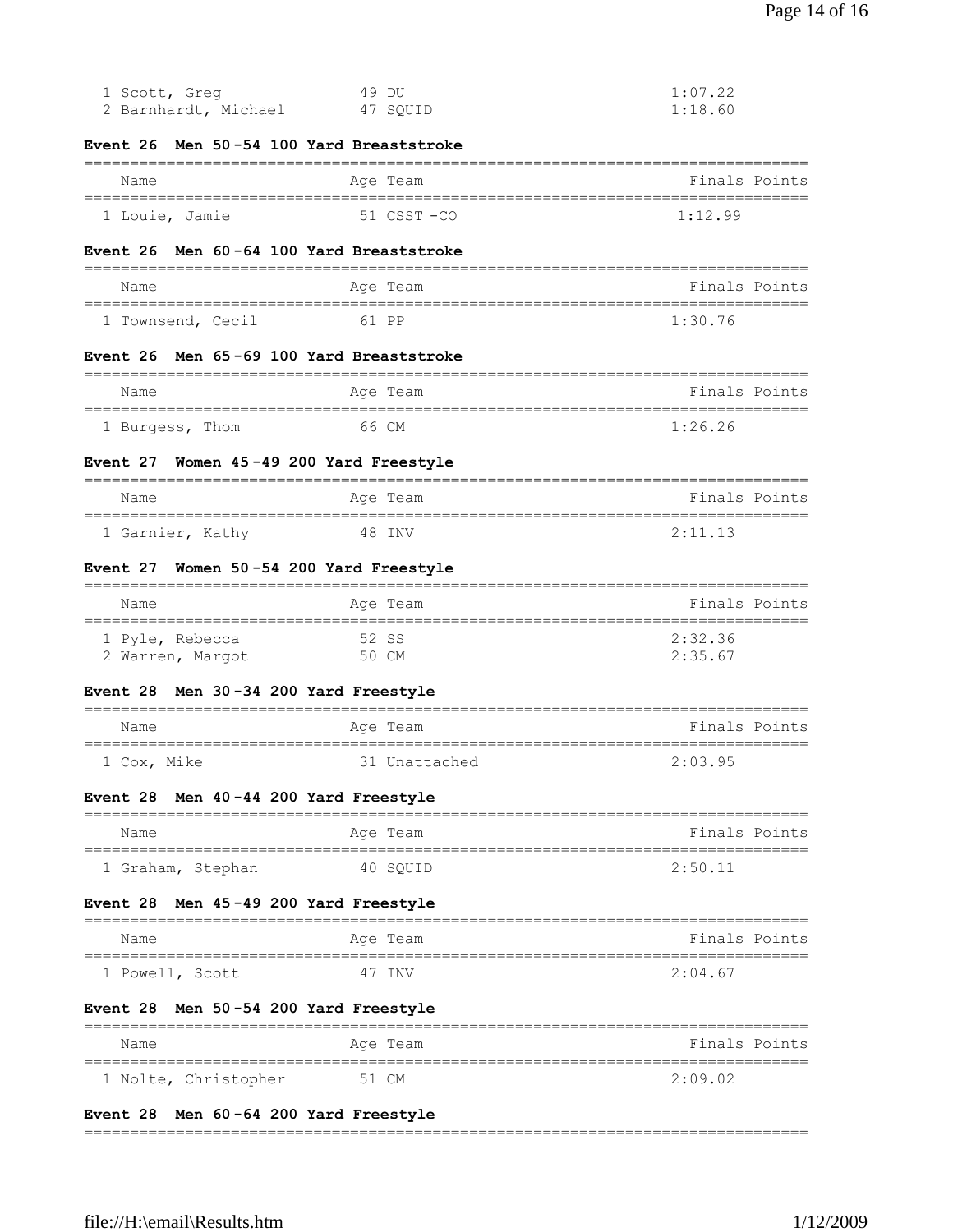| Name                                                                            | Age Team                  | Finals Points                          |
|---------------------------------------------------------------------------------|---------------------------|----------------------------------------|
| Men 25-29 100 Yard IM<br><b>Event 30</b>                                        |                           |                                        |
| 1 Ganiyev, Doston<br>2 Smith, David                                             | 21 SQUID<br>21 SQUID      | 1:08.16<br>1:08.86                     |
| Name                                                                            | Age Team                  | Finals Points                          |
| Men 18-24 100 Yard IM<br><b>Event 30</b>                                        |                           |                                        |
| 2 McKim, Penny                                                                  |                           |                                        |
| 1 Hashimoto, Christine                                                          | $61$ INV $-CO$<br>63 CCAC | 1:35.58<br>1:55.65                     |
| Name                                                                            | Age Team                  | Finals Points                          |
| Event 29 Women 60-64 100 Yard IM<br>________________________                    |                           |                                        |
| 1 Warren, Margot                                                                | 50 CM                     | 1:23.25                                |
| Name                                                                            | Age Team                  | Finals Points                          |
| Women 50-54 100 Yard IM<br><b>Event 29</b>                                      |                           |                                        |
| 4 Clendenen, Karen                                                              | 46 CCAC                   | 2:05.53                                |
| 2 Johnson, Deanna<br>3 Glauch, Missy                                            | 45 HR<br>45 CCAC          | 1:19.45<br>1:27.43                     |
| 1 Campbell, Ellen                                                               | 45 INV                    | 1:12.25                                |
| Name                                                                            | Age Team                  | Finals Points                          |
| Women 45-49 100 Yard IM<br><b>Event 29</b>                                      |                           |                                        |
| 3 Blitz, Kathryn                                                                | 41 SS                     | 1:27.20                                |
| 2 Crino, Heidi                                                                  | 42 INV                    | 1:16.76                                |
| 1 Riner, Betsy                                                                  | 41 INV                    | 1:15.18                                |
| Name                                                                            | Age Team                  | Finals Points                          |
| Women 40-44 100 Yard IM<br><b>Event 29</b>                                      |                           |                                        |
| 1 Maples, Leah                                                                  | 35 Unattached             | 1:32.14                                |
| Name                                                                            | Age Team                  | Finals Points                          |
| Women 35-39 100 Yard IM<br><b>Event 29</b>                                      |                           |                                        |
| 1 Zeimetz, Kristen<br>2 Tew, Lauren                                             | 28 HR<br>25 INV           | 1:08.48<br>1:17.46                     |
| Name<br>=================                                                       | Age Team                  | Finals Points<br>--------------------- |
| Women 25-29 100 Yard IM<br><b>Event 29</b><br>--------------------------------- |                           |                                        |
| 1 Burson, Bill                                                                  | 63 SDOGS                  | 2:26.51                                |
| Name                                                                            | Age Team                  | Finals Points                          |
|                                                                                 |                           |                                        |

 1 Runyan, Scott 29 HR 1:01.90 2 Burt, Michael 26 CCAC 1:20.23